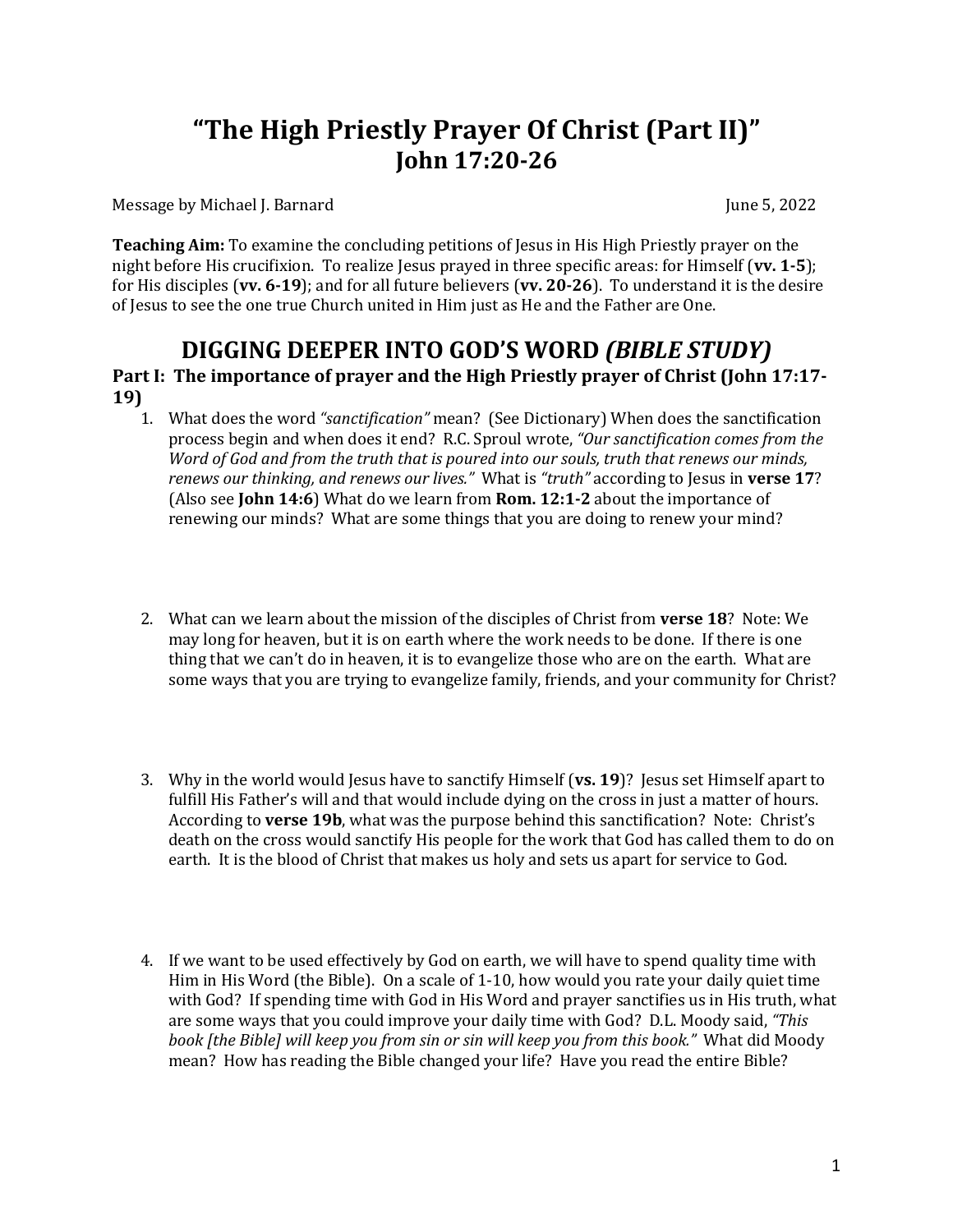#### **Part II: Jesus prays for those who will believe in Him (John 17:20-23)**

- 1. All of **chapter 17** is the High Priestly prayer of Christ. Up until this point, Jesus had prayed for Himself and His disciples. Who does Jesus begin praying for in **verse 20**? How does it feel to know that Jesus prayed for you specifically just hours before His crucifixion?
- 2. According to **verse 21**, what was the essence of this prayer? Unity has been a central theme throughout the Gospel of John. (See **John 10:15-16**) Was Jesus praying that all Christians would be united, no matter what they believe? What was Jesus really praying? What did Jesus warn His followers to watch out for? (See Matt. 7:15) How can we identify these false teachers today? (See Matt. 7:16-20) Why is it important for every Christian to hold to the teaching, "The Scriptures and the Scriptures alone are the authority for what we believe?"
- 3. The true church is made up of believers from all ethnic backgrounds and nationalities. What did Warren Wiersbe mean when he wrote, "Christian harmony is not based on the externals of the flesh but the internals and eternals of the Spirit in the inner person. We must *look beyond the elements of our first birth – race, color, abilities, etc.* – *and build our fellowship on the essentials of our new birth?"* Have you ever been in a place, where suddenly, people were prejudiced against you because of the color of your skin? How did it feel?
- 4. Edwin A. Blum wrote, *"Jesus was not praying for the unity of a single, worldwide, ecumenical church* in which doctrinal heresy would be maintained along with orthodoxy. Instead, He was praying for a unity of love, a unity of obedience to God and His Word, and a united *commitment to His will."* What are some ways that our church can better spread this kind of love and unity to our community today?
- 5. The Father and the Son always work together in perfect unity. How do we see this unity at work in **John 5:30** and **John 8:28-30**? In **verse 22**, Jesus prayed for His people to be one, just as He and the Father are one. To be one with God and each other, we must be "in *union with Christ.*" How do we see the importance of this union portrayed in **John 15:1-5**? According to **John 15:5**, what is the secret to bearing much fruit?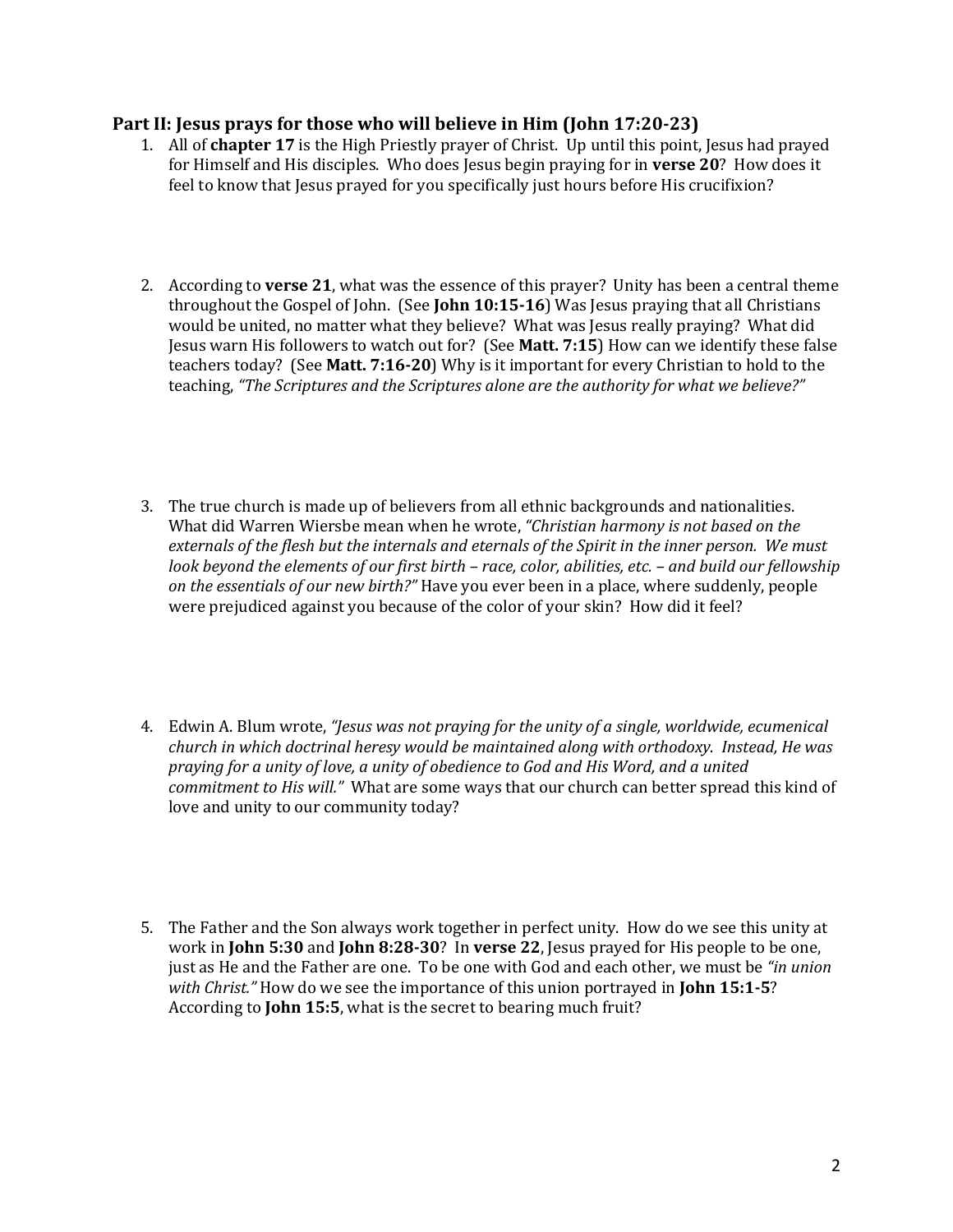- 6. How would you define the word "glory?" (See Dictionary) What are some ways that the glory of God is manifested to us today? What did John Piper mean when he said, "God's chief end is to glorify God and enjoy His glory forever?" Why is it not a vain thing for God to glorify God? Who is the ultimate good in heaven and on earth? How will born-again Christians ultimately enjoy the glory of God?
- 7. Jonathan Edwards wrote, "God is glorified by our being satisfied in him. This means that God's radical God-centeredness and our passion for ultimate satisfaction cannot be in tension, but *come to fulfillment in the continual act of worshipful rejoicing in God."* How does our satisfaction in God bring glory to God? According to Edwards, what is the best way for our satisfaction in God to be demonstrated?
- 8. According to **verse 23**, what message is sent to the world through the love and unity of the church? Jesus emphasized the importance of unity among His followers and the ultimate example of unity in the Bible is that is found within the Holy Trinity. In verses 22 & 23 we specifically see the relationship between the Father and the Son at work. How is our unity and identification with Christ dramatically demonstrated through the two ordinances of baptism and the Lord's Supper?

## Part III: It is the prayer of Jesus that His people will be with Him and behold His **glory (John 17:24-26)**

- 1. A last will and testament of Jesus Christ is found in **verse 24**. What does Jesus "will" in this verse. Reread the verse to see just how important it is. Jesus was praying that, at the moment of your death, you will be with Him in heaven to behold His glory. William MacDonald writes, "The Son desires to have His people with Himself in glory. Every time a *believer dies, it is, in a sense, an answer to this prayer. If we realized this, it would be a comfort to us in our sorrow. To die is to go to be with Christ and to behold His glory."* Why should understanding **verse 24** be a comfort to every born-again believer? Note: When Jesus prays, you can be sure the Father listens and will answer His request.
- 2. Most of us are currently considered citizens of the United States. What can we learn about our true citizenship from **Phil. 3:20-21**? What are some of the major misunderstandings Christians have today about the glorified body of Christ? In what way will our glorified bodies be like Jesus?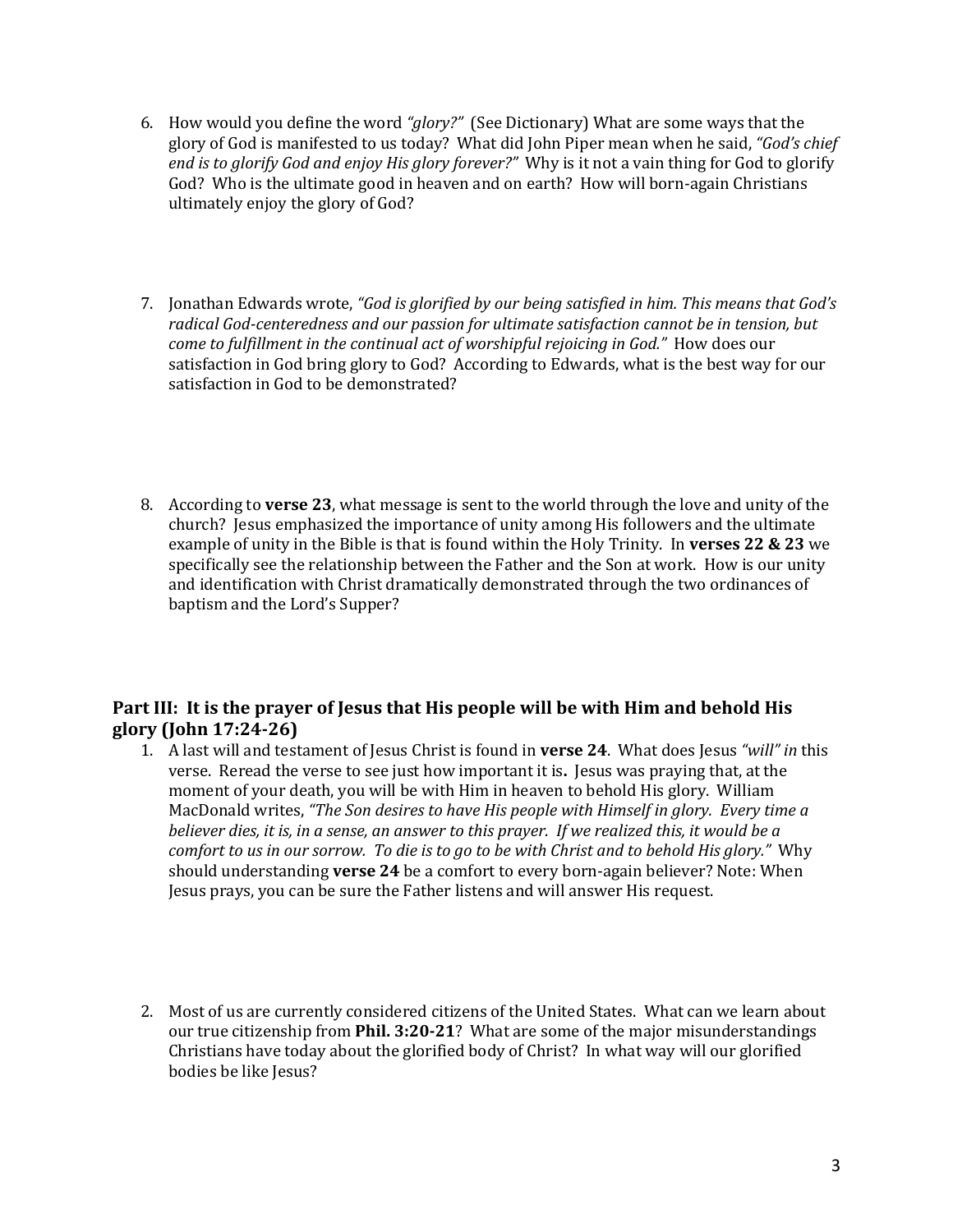- 3. Charles Spurgeon wrote, *"The diseases caused by sickness and age will be unknown among glorified believers, for they will be as the angels of God. No one will enter into glory lame, maimed, frail, or deformed. No one will be blind or deaf. There will be no paralysis or wasting away* from tuberculosis. We will possess everlasting youth. The body that is sown in weakness will be raised in power and will immediately obey the commands of its Lord." What can we learn about our resurrected bodies from Charles Spurgeon? (Also see Rev. 21:1-5)
- 4. **Verse 25** is the only time the phrase "righteous Father" is used in the Bible. What does the word "righteous" mean? (See Dictionary) Christ-followers are now the adopted children of God "*in Christ.*" What incredible truths can we learn from **1 John 3:1-3**? Why do you think so many people reject Jesus Christ as Savior and Lord today? (See 2 Cor. 4:3-4)
- 5. The question is often asked, "How can a loving God send *innocent people* who have never *heard the name of Christ to hell?"* 1. Is anyone innocent? 2. Does God send innocent people to hell? What is "natural revelation?" (Hint: Search online) How do we see natural revelation at work in Psa. 19:1-4? What can we learn from Rom. 3:10-12, 23 about every human being? Note: It is important to understand, God doesn't send anyone to hell, people send themselves to hell by rejecting God. People go to hell because they willingly choose to reject God and thus reap the eternal consequences of their choice.
- 6. It is amazing that God offers us salvation in Jesus Christ. What is the essence of the prayer of Jesus in **verse 26**? Until Jesus returns, God is allowing us to participate right now in Christ's glory spiritually. (See 2 Cor. 3:18) What are some ways that you can glorify God through the way you live your life today?
- 7. Today, every born-again believer is indwelt by the Holy Spirit from the moment of regeneration (or new-birth). William MacDonald wrote, "They saw in Christ a perfect expression of the Father, *Jesus has continued to declare the Father's Name through the ministry of the Holy Spirit. Ever since the day of Pentecost, the Spirit has been teaching* believers about God the Father. Especially through the Word of God, we can know what God is *like.*" What are some ways that God's indwelling Holy Spirit has changed your life? How are you reflecting the love of God to others? Are others able to see new life in you?